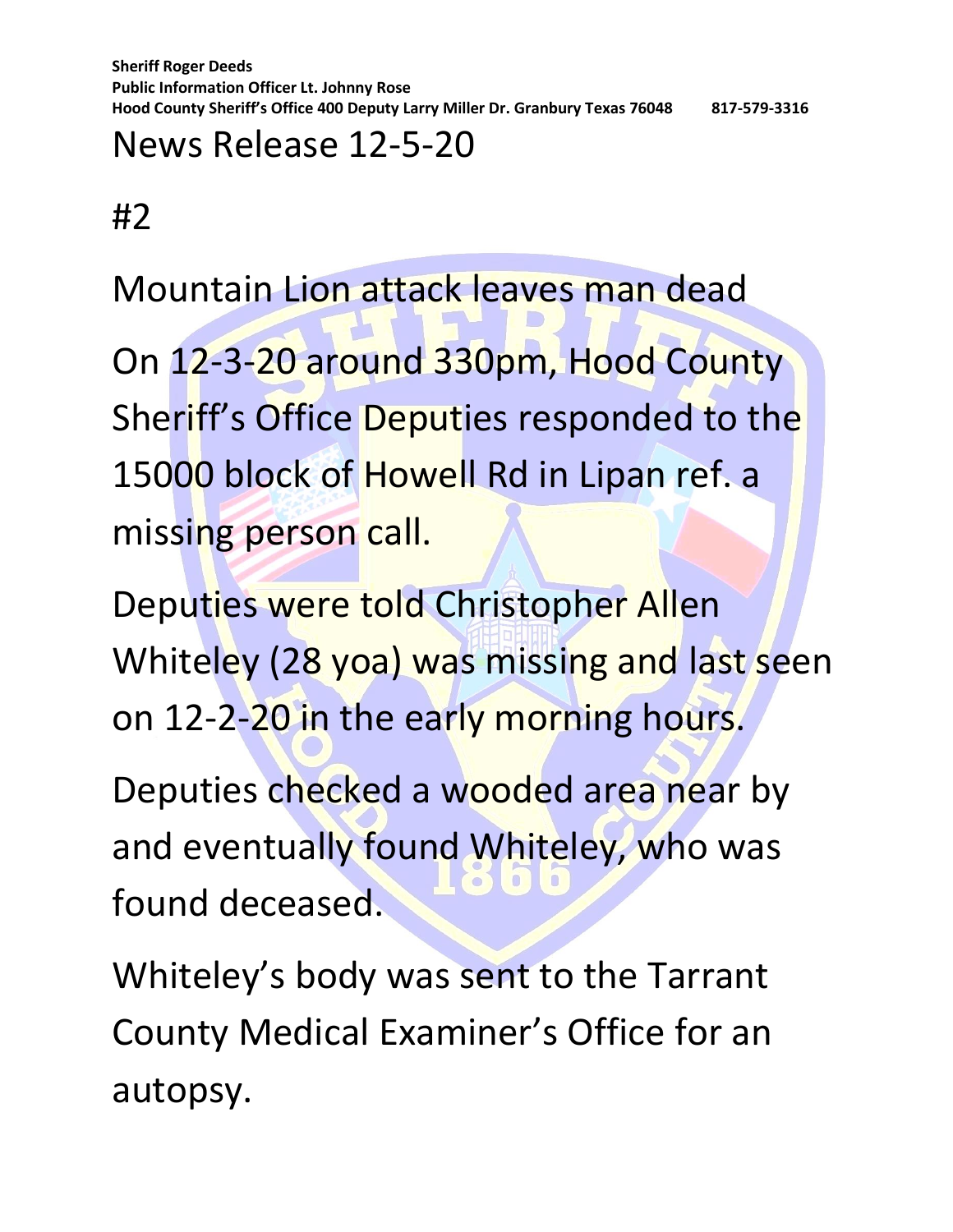**Sheriff Roger Deeds Public Information Officer Lt. Johnny Rose Hood County Sheriff's Office 400 Deputy Larry Miller Dr. Granbury Texas 76048 817-579-3316**

The preliminary finds say he died from a wild animal attack, possibly a mountain lion.

The Hood County Sheriff's Office has contacted a Governmental Trapper with the USDA, who specializes in tracking and removing mountain lions.

The Hood County Sheriff's Office, Texas Game Wardens, and the Governmental Trapper are working on locating the mountain lion.

The public in the Lipan area are urged to be mindful of their surroundings and keep young children and animals inside at night.

Quote from Sheriff Roger Deeds: